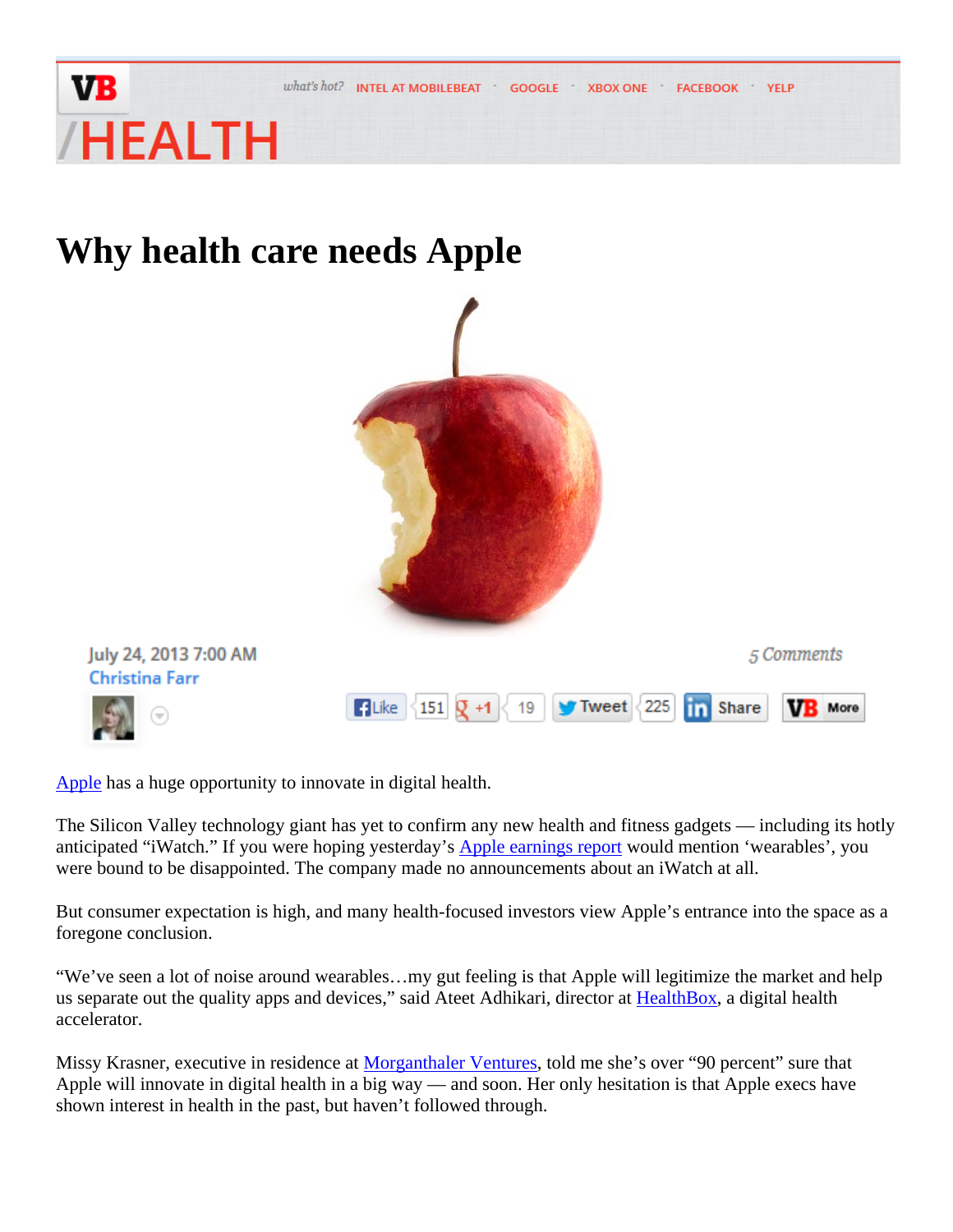Apple chief executive Tim Cook made some guarded comments about wearable technologies in May, but stopped short of indicating Apple's actual plans. Still, this is "the first time Apple has made noise about digital health," she said. And as a result, she said, "Silicon Valley investors are buzzing with excitement."

Indeed, Apple's participation in digital health is sorely needed at a time when consumers have been slow to adopt self-tracking devices, investment in digital health is beginning to plateau, and the market is flooded with unregulated, low-quality technologies.

Opportunities for Apple are wide open. Krasner expects Apple will tackle sensor technologies and remote patient monitoring, wearable devices (beginning with the iWatch), and potentially also weight management later down the line.

In addition, the explosion of new clinical and fitness apps in the App Store — over 10,000 at present — may force Apple's hand. The company has made it a point to regulate its App Store, and promote the highest-quality apps. Some clinical apps have not been moderated, which may even put consumers' health at risk.

The wearables and device market is even more unruly. "No one has created standards around that; no one is digging deep on the privacy side," Krasner explained, which poses another opportunity for Apple to step in, separate the legitimate players from the sketchy ones, and make a marketplace that works.

In the still-nascent digital health space, Apple could serve as a regulator of sorts — a platform, perhaps or a hub — just as it has done with smartphone apps, music, podcasts, and even online courses.

VentureBeat spoke with health entrepreneurs and investors to gauge whether Apple will enter the space, and if so, what we should expect.

### **The first sign? Hiring**

If Apple plans to innovate in the space, it will need to hire domain experts and engineers. That seems to be exactly what it is doing.

This month, conjecture reached a fever pitch when tech blog *9to5Mac* reported that the company stacked up a new digital health team with strategic hires. Citing unnamed sources, the publication reported that Apple hired both software and hardware engineers — and moved ahead with a "fitness-oriented, sensor-laden wearable computer."

*GigaOm* added that these new hires were drawn from sensor companies like AccuVein, C8 MediSensors and Senseonics. Two specific names have been announced:

- Ueyn Block left C8 MediSensors in January and was hired by Apple in March to work on optical sensing, according to his LinkedIn profile.
- Todd Whitehurst, who led a team developing a glucose monitor at Senseonics was hired by Apple in the last few weeks as a director of hardware development, also according to LinkedIn.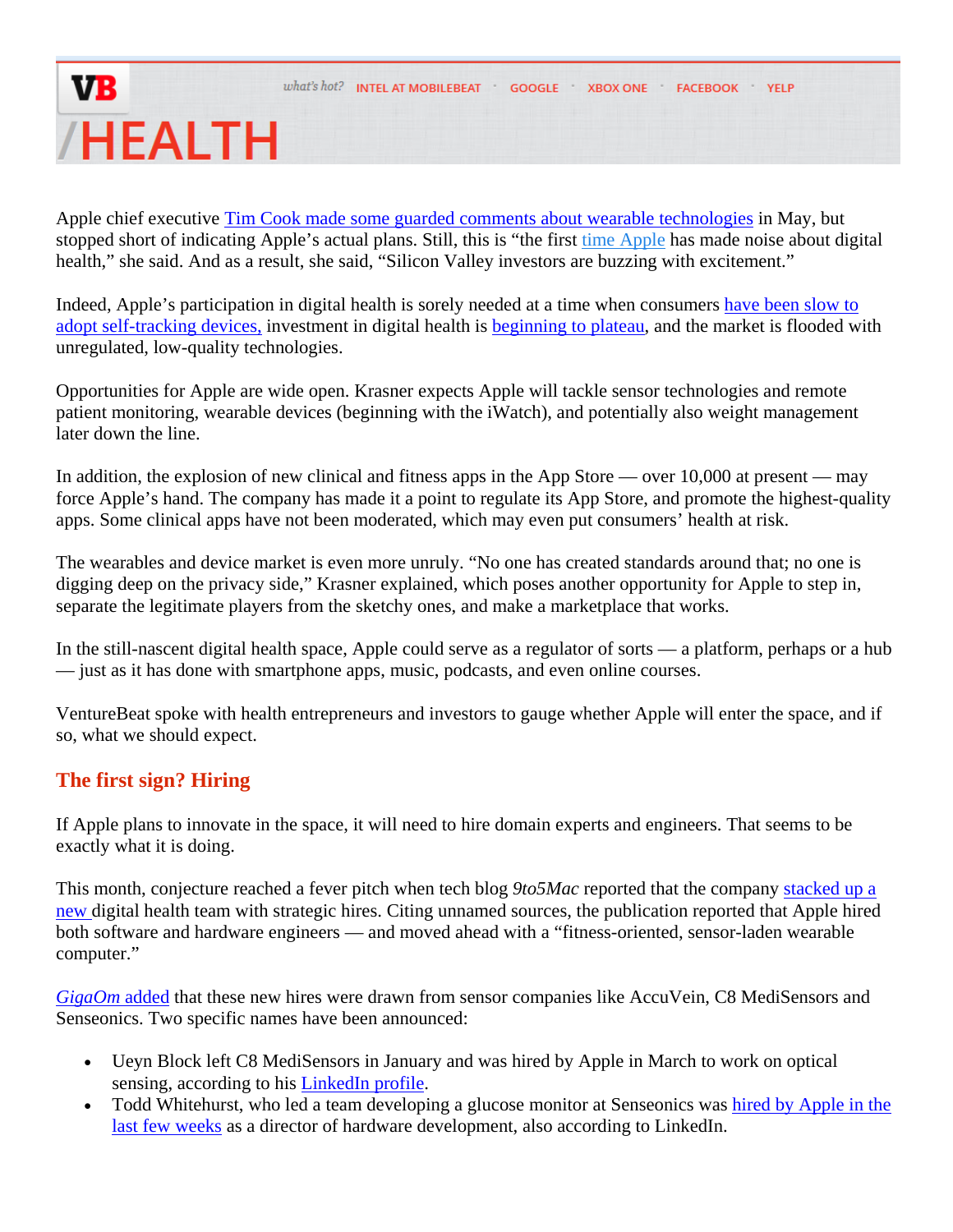The *9to5Mac* article also speculated that Apple scooped up these experts to augment the iWatch team, working secretly in buildings separate from Apple's main 1 Infinite Loop headquarters.

If true, this implies that Apple is finally beginning to get serious, and that more strategic acquisitions may also be on the horizon.

Krasner said Apple has been keeping a close eye on health care for some time — but now is the time for it to take advantage of some of the consumer-focused technology that has proven successful in niche markets and push it into the mainstream.

#### **Apple execs talk 'wearables'**

Most press reports are speculating that Apple will tackle wearable devices first.

Adding fuel to the fire, senior Apple executives have been photographed wearing fitness tracking devices in recent months. More revealing, they have been open to discussions about the wearable computing craze at tech conferences.



Tim Cook discusses wearables at D11

Cook has remained fairly tightlipped, but is frequently spotted wearing a Nike Fuel Band. He agreed to answer a few questions about the fitness and wearables trend at the D11 Conference. His point of view? Keep it simple. "The [wearables] that do more than one thing… aren't great."

This could be a chance for Apple to dominate in the nascent smartwatch market, while capitalizing on the "quantified self" trend. Consumers are experimenting with an array of devices to track key metrics, like heart rate, sleep patterns, and more.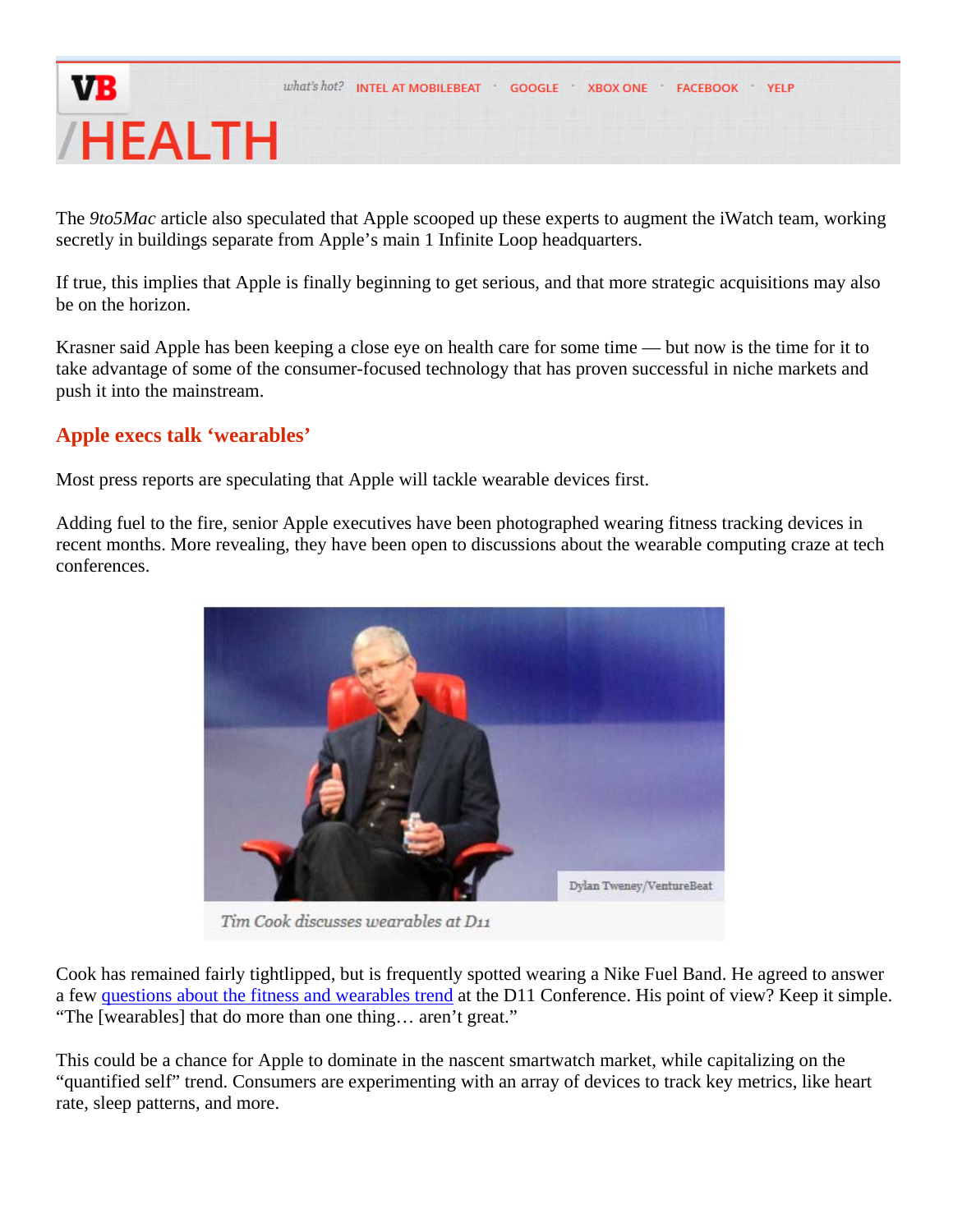It's a massive market opportunity: An estimated 500,000 smartwatches were shipped this year, and one consulting firm speculates that this will explode to 5 million units by the end of 2014.

In addition, a number of smartwatches are already on the market, but are primarily geared to professional athletes or super-nerds. But consumer demand for these devices is high despite their niche appeal. For instance, crowdfunded smartwatch Pebble received nearly 85,000 preorders for its device on Kickstarter, and subsequently received \$15 million from Charles River Ventures. Even Samsung is planning a smartwatch, which may have prompted Apple to seed the press with a few rumors of its own, just so it wouldn't look like it was playing catch-up to its Korean rival.

Gadgets are just the beginning. Apple may also be looking into software components, like data analytics and visualization. After all, Apple's strong-suit is user interface (UI), and making complex processes seem natural to consumers.

"The golden nugget isn't to come up with the best device," Krasner explained. "It's to take the data out of the device and turn it into actionable activities people can do to improve their health."



#### **iWatch: device, platform, or both?**

An artist's rendition of the iWatch

It may be a vast oversimplification to think of the iWatch as a fancy wristwatch that tracks heart rate, and other basic metrics.

We'll know more in due course, as the public announcement of the iWatch appears to be imminent. Earlier this month, Apple lawyers filed trademarks for the brand name in Mexico, Taiwan and other countries. Various news sources are indicating that the iWatch will be a platform for health-focused developers.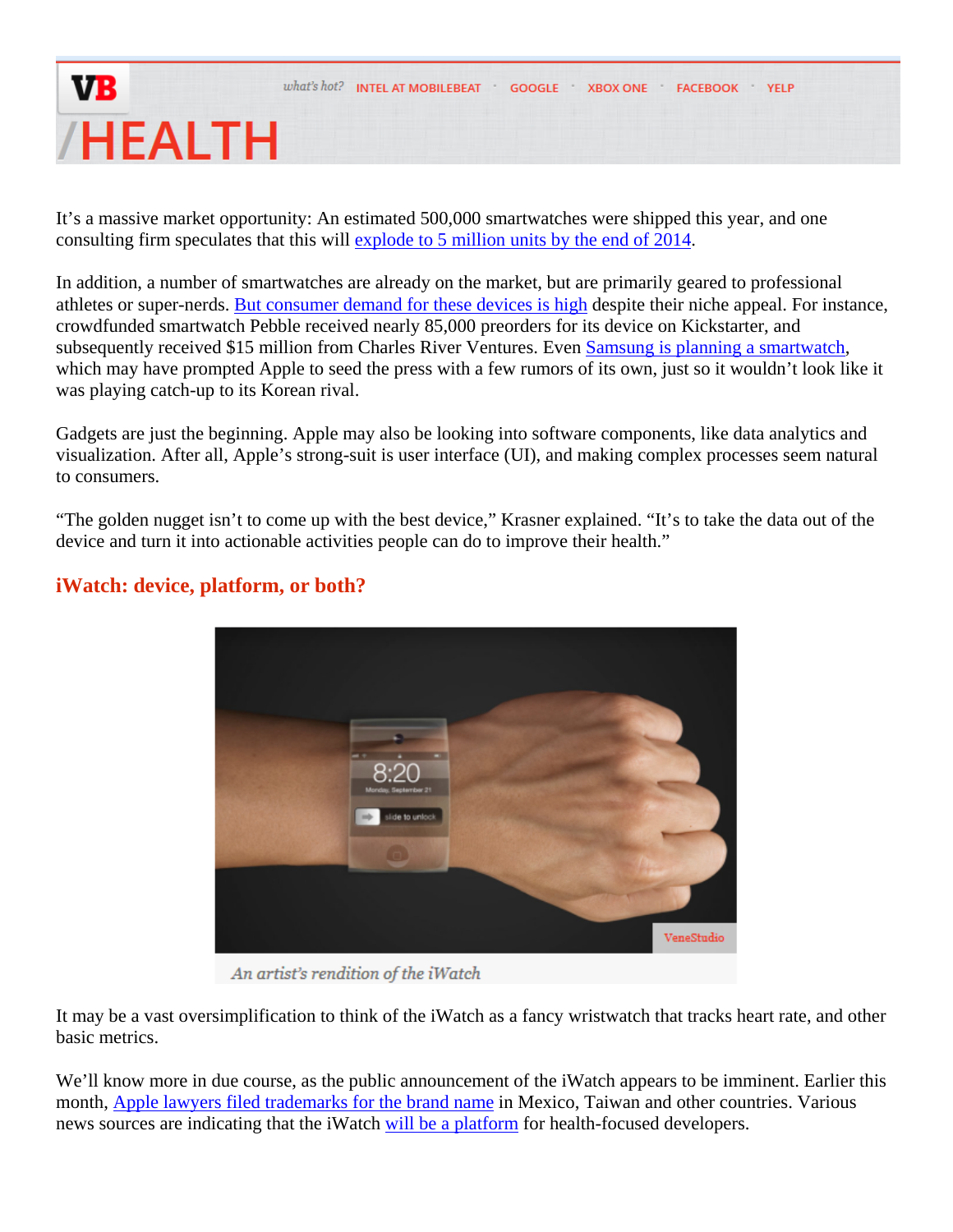To explore the merits of this theory, I spoke with sensors expert Tan Rao, who believes the iWatch will be a "hub." Rao is the founder of wearables startup Sensing Strip.

Rao immediately pointed out that a gadget strapped to a wrist would not track more complex metrics, like the wearer's blood oxygenation level, muscle level, posture, or heart rate.

Apple could get around this problem by collecting data from other sensors around the body. In the near future, we might sport numerous sensors on our hands and feet alone. The iWatch could tie all those together.

"I envision the iWatch as a sensor network," said Rao. "The master sensor will likely be located on the wrist."

Today, sensor companies are developing their own proprietary mechanisms to migrate the data from their gadgets to another platform, such as your phone, where it can be analyzed. But the data is only useful to consumers and health providers once it's been stored, collected, and mined for insights.

"The most powerful thing for Apple to do is to be that central hub," said Rao. "Trust me, a single sensor on the wrist is *not* the be all, end all."

Rao also predicts that Apple will seek to control the whole experience, as it has frequently done in the past. Echoing Krasner's views, he believes that Apple will develop a way to present this data in a nifty visualization, which can be viewed by a doctor using an iPhone or iPad device.

#### **Where would Apple fit?**

Former Apple CEO John Sculley is among the most vocal proponents of digital health, recently speaking at health conference HIMSS.

Echoing the beliefs of many investors in the Valley, Sculley said at the conference that the consumerization of healthcare "holds really big opportunities for breathtaking innovation." He added that health care incumbents should watch out, especially those "who fail to adapt and prepare their companies for non-linear disruption."

If Sculley is hinting at a disruption of iPhone or iPad proportions, the aforementioned "incumbents" should be nervous.

And Apple isn't even the only computer products giant that is expected to make a huge splash in digital health. Microsoft, Motorola and Samsung are also experimenting with new devices, especially now that smaller players like Pebble have proven that there is strong, early demand for their wearable designs.

According to Dylan Boyd, who works at TechStars and manages Nike's digital health accelerator, Nike+, the trend for consumers to track and and monitor their health is showing no signs of slowing down. Nike was early to this trend, but other giants are beginning to capitalize on it.